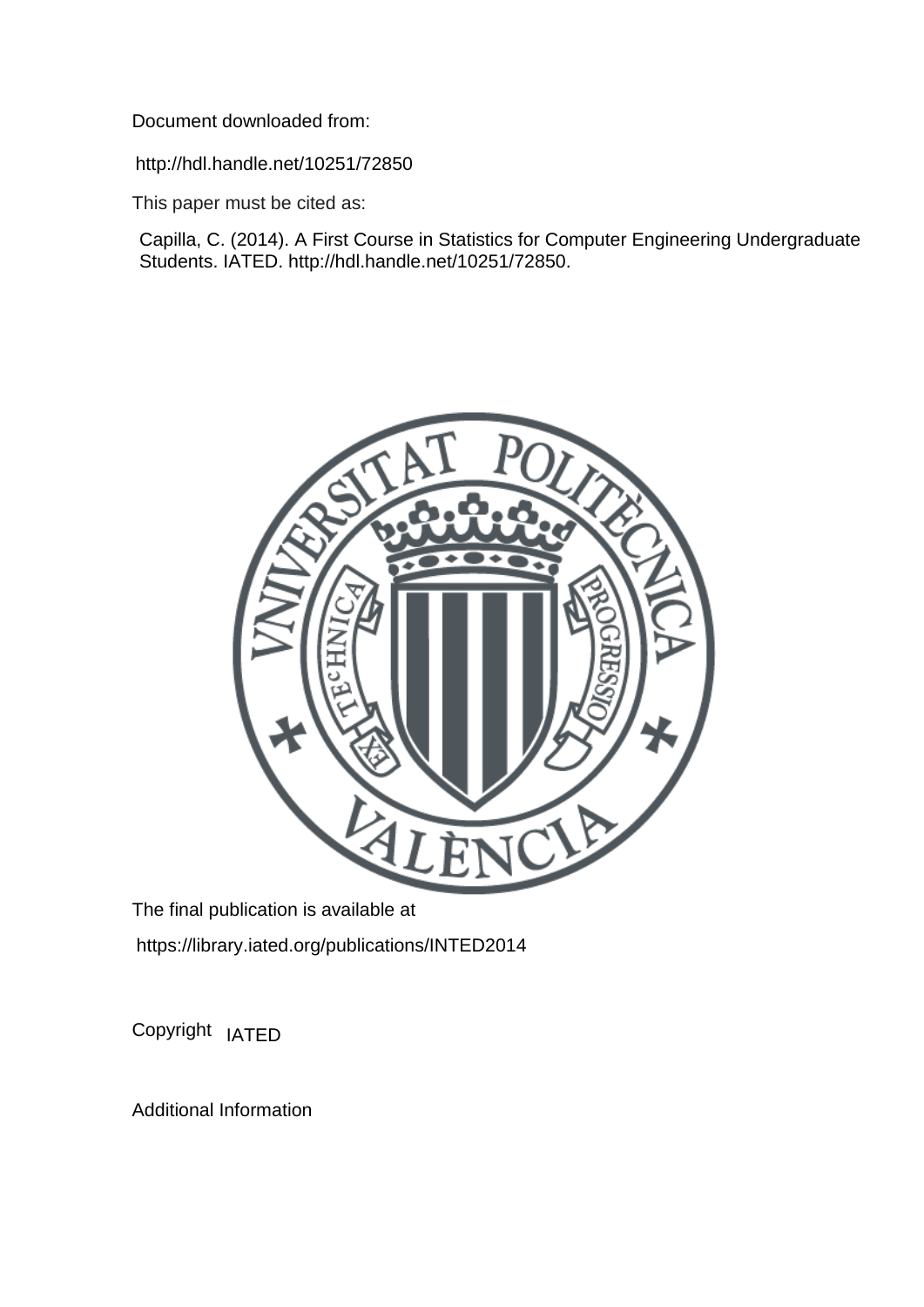# **A FIRST COURSE IN STATISTICS FOR COMPUTER ENGINEERING UNDERGRADUATE STUDENTS**

#### **Carmen Capilla<sup>1</sup>**

*<sup>1</sup>Polytechnic University of Valencia (SPAIN) ccapilla@eio.upv.es*

#### **Abstract**

The Polytechnic University of Valencia (PUV) in Spain, has a special School of Engineering in Computer Science. The school offers a Bachelor's Degree in Computer Engineering. A first service course in statistics is a compulsory subject for students in the first semester of the degree. This paper looks at the background behind the course, describes its contents and structure, and presents the assessment methods and results. Statistical education for computer engineers tries to give them a solid foundation in statistics. An emphasis is placed on mastering a wide use of statistical methods in order to allow the students to apply these techniques in many fields of computer science. About 400 students enroll each year in the subject. Basic knowledge is important, but not more important than creating in the student a positive attitude towards statistical methods.

Keywords: Computer engineering studies, statistical education, innovation, integrated higher education area in Europe.

#### **1 INTRODUCTION**

The PUV introduced in the year 2010 an undergraduate degree in Computer Engineering. This degree was designed taking into account the recommendations of the Bologna Process for tuning European Higher Education structures. A transversal approach was needed to express educational objectives in terms of 'competences' and 'learning outcomes'. The identification of these objectives is part of the process required to create an integrated higher education area in Europe ([1]). The process has entailed a complete restructuring of the existing Computer Engineering program, as well as the teaching methodology. The resulting present program is a four-year degree which is run by the School of Engineering in Computer Science.

A first service course in statistics is a compulsory subject for students in the second semester of the new degree. It's a single-semester introductory course in statistics. The application of statistical principles and methods is necessary for effective practice in resolving the different problems that arise in the many branches of Computer Science and Engineering activity ([2], [3]). In recent years the Accreditation Board of Engineering and Technology (ABET) has recognized the correct use of appropriate statistical methods, as an important requirement for undergraduate engineering education ([4], [5]).

Statistical education for computer engineers tries to give them a solid foundation in statistics. An emphasis is placed on mastering a wide use of statistical methods in order to allow the students to apply these techniques in many fields of computer science. The challenge in teaching statistics in any science is to truly engage the practitioner/non-statistics student. This paper describes the methodology used in the statistics course of the computer engineering degree of the PUV, the assessment methods and the results obtained.

# **2 METHODOLOGY**

New engineering criteria have been designed to measure the effectiveness of engineering education programs, by focusing on an assessment and evaluation process that assures the achievement of a set of educational objectives and outcomes. The old system of counting course credits was modified and replaced by an outcomes-based process. Outcomes-based assessment focuses on what students have learned, or what they actually can do, at the time of graduation. Professional skills which have to be achieved include communication, teamwork, understanding ethics, professionalism within a global and societal context, lifelong learning, and knowledge of contemporary issues.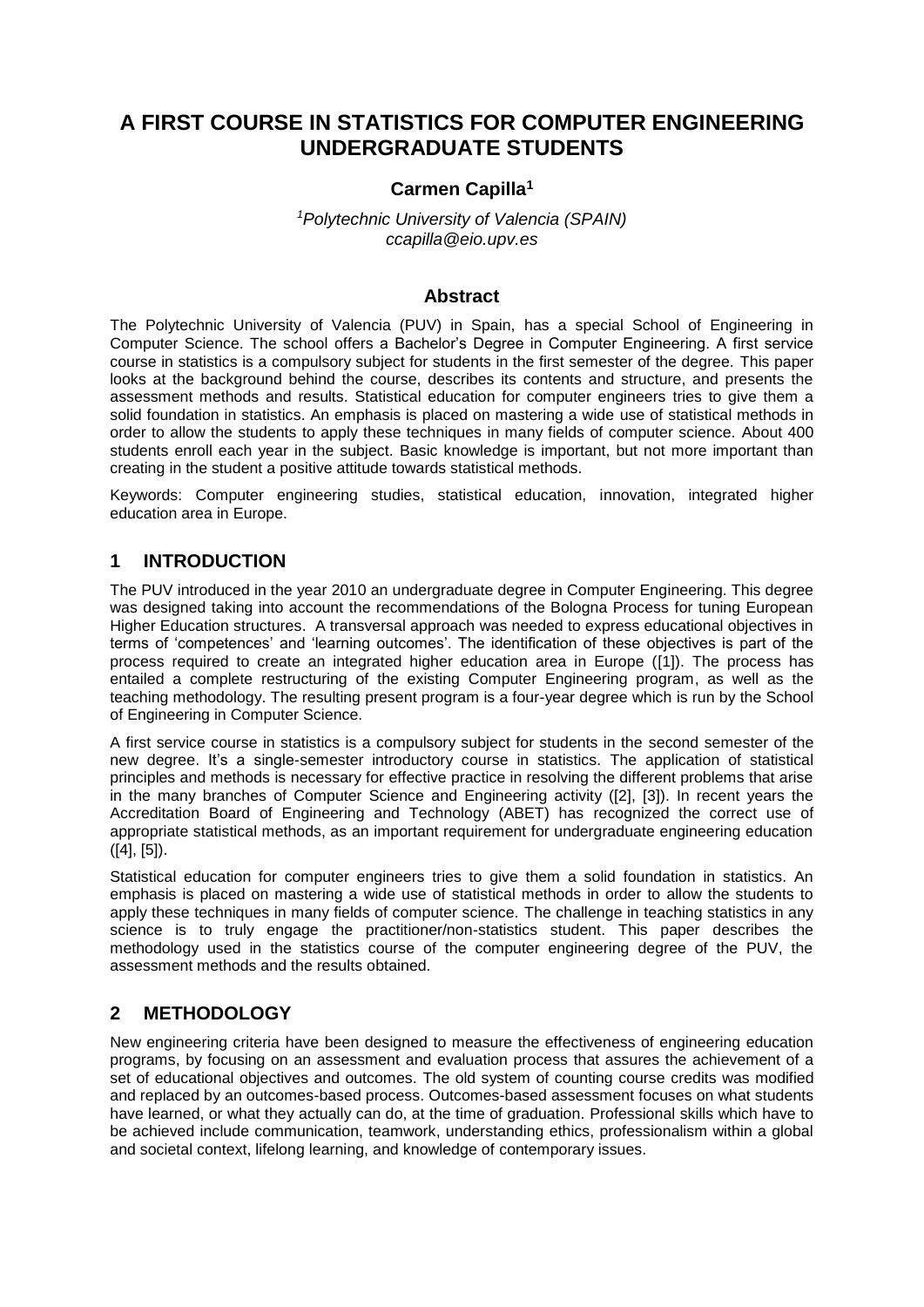At the time of graduation, computer engineering students should have the ability to apply the method they have learned, among which statistical tools are included. During the last decades, statistics education has been involved in a reform process, which has led to a review of content, pedagogy, and technology at all levels of education [6-8]. Recommended changes in these three areas have gradually been adopted as a means of offering continuing improvement in the teaching of statistics. Statistics education experts recommend:

- Highlighting connections between statistics and other sciences,
- understanding and using students' prior conceptions,
- placing emphasis on analyzing and interpreting data,
- encouraging greater active involvement by students,
- using real-world problem scenarios,
- encouraging small-group cooperative learning, and
- improving students' technology and communicating skills regarding data and chance.

These recommendations contribute to the achievement of professional skills. One factor that has a great influence on student's learning is his previous knowledge of the subject [9]. All the students that take the statistics course of the Computer Engineering degree, have calculus and algebra courses during the first semester of this program at the university. Their background in statistics, however, ranges from no statistical experience whatsoever to basic skills acquired in a secondary level introductory statistics course (descriptive statistics and probability). No assumptions regarding statistical knowledge and experience were therefore made when designing the statistics course for the Computer Engineering degree. The course was designed to prepare students "to use statistical thinking and reasoning" [10], and provide them with the necessary skills to interpret and evaluate data analysis. Mathematical proofs and calculations are given secondary priority. Derivations and hand calculations are replaced by the widespread use of statistical computing methods, and an emphasis is placed on the analysis of real data.

Table 1 gives the contents of the course syllabus and the number of hours assigned to each part in the lectures and in the computer laboratory classes. The order of contents in the table corresponds to the same that is applied in the sequence of lectures during the semester. The syllabus includes (i) measures of centre, variability, descriptive charts; (ii) probability laws; (iii) binomial and Poisson distributions; (iv) uniform, exponential and normal distributions; (v) sampling distributions and confidence intervals for means and differences, *p*-values; (vi) one way analysis of variance, post hoc tests, and two way analysis of variance, and (v) simple linear regression.

Students attend lectures that present the basic statistical concepts through the use of illustrative examples, and practical sessions which consist of in-class activities and computer laboratory classes. Course content covers subjects such as univariate descriptive analysis, which looks at different ways of presenting data (e.g. frequency tables, bar and pie charts, histograms, box-whisker plots). Concepts such as population, random samples, data types and variability are introduced through examples taken from real data analysis.

Probability and statistical distributions are studied in the second module of the course. The lectures of this part focus on helping students to understand the concepts of chance and randomness, which are given greater priority than formal probability ([7]). A number of statistical education researchers that students of all ages have frequent difficulties with these concepts ([10]). The course includes a variety of classroom and computer laboratory activities aimed at helping students to overcome misconceptions concerning basic probability. Rather than analyzing the mathematical formalities of probability distributions, students learn about discrete and continuous distribution applied to real data. Part of the work of modeling that is encouraged in the students is to decide when a probability model is more appropriate to the situation than some other mathematical model.

The third module of the course focuses on basic inference. In the introductory part of the inference module, the critical role of random sampling in producing predictable sampling distributions is emphasized through various examples and in-class activities. The concept of sampling distribution is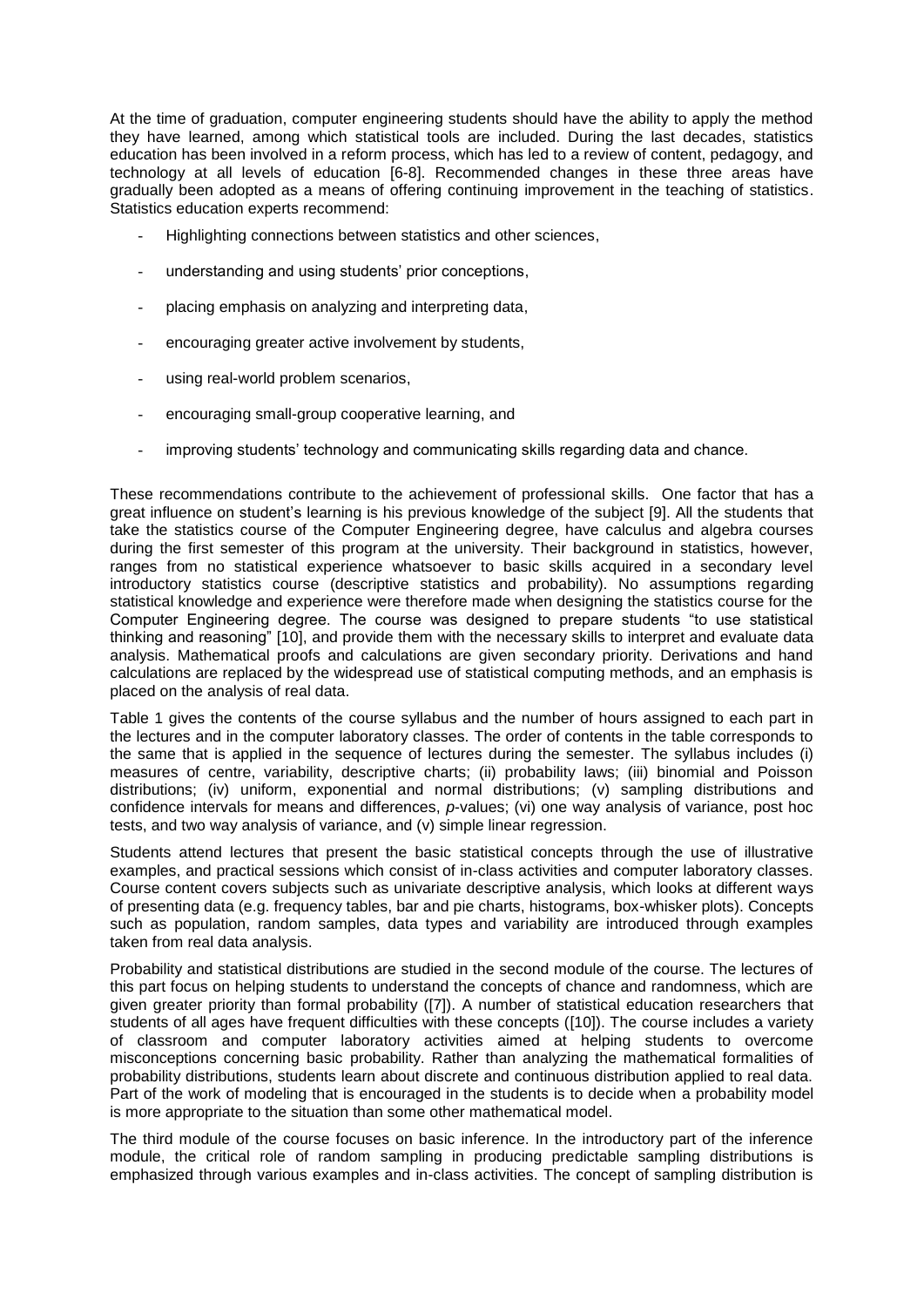key to understanding the basic notions of statistical inference ([9]). Students also study the construction and interpretation of confidence intervals for means and standard deviations. In the final part of the module, we discuss the applications of one- and two-sample t-tests as useful procedures for examining evidence against null hypotheses.

|                                   | <b>Number of hours</b>    |                        |  |
|-----------------------------------|---------------------------|------------------------|--|
| Content                           | <b>Classroom lectures</b> | Computer room sessions |  |
| Introduction                      |                           | 1:30                   |  |
| Univariate descriptive statistics | 3:30                      | 1:30                   |  |
| Basic probability concepts        | 6                         |                        |  |
| Discrete distributions            | 3                         | 1:30                   |  |
| Continuous distributions          | 6                         | 3                      |  |
| Sampling distributions            | 3                         |                        |  |
| Basic inference in one population | 3                         | 1:30                   |  |
| Comparison of two populations     | 3                         | 1:30                   |  |
| Analysis of Variance              | 6                         | 1:30                   |  |
| Bivariate descriptive statistics  | 1:30                      | 0:45                   |  |
| Simple linear regression          | 6                         | 0:45                   |  |
| <b>TOTAL</b>                      | 42                        | 19                     |  |

Table 1- Course contents and number of hours of classroom lectures and computer laboratory sessions for each module.

The course also includes a module on analysis of variance. After a brief discussion of the methodology, students learn about one-way analysis of variance applied to real-life examples. They then discover how to compare 'within variance' and 'between variance' using F-statistics, and finally analyze a case study with two factors that shows the applications of the two-way analysis of variance.

The final module tackles relationship modeling using simple linear regression methods. Students now reanalyze data sets they came across in the first module using the regression approach. Before studying the simple regression model, covariance and correlation measures are presented during the descriptive analysis of quantitative bivariate variables. Several examples are used to illustrate that correlation and association do not necessarily indicate causation.

European Credit Transfer and Accumulation System (ECTS) is a standard for comparing the study attainment and performance of students of [higher education](http://en.wikipedia.org/wiki/Higher_education) across the [European Union](http://en.wikipedia.org/wiki/European_Union) and other collaborating European countries. For successfully completed studies, ECTS credits are awarded. One academic year corresponds to 60 ECTS-credits that are equivalent to 1500–1800 hours of study in all countries respective of standard or qualification type and is used to facilitate transfer and progression throughout the Union. In Spain this system has been recently adopted, and the new degree in Computer Engineering has been designed according to it. The number of hours per ECTS credit point in Spain is 25. The statistics course has been assigned 6 ECTS credits. Table 2 gives the number of hours per each module that students would employ with classroom and private work.

Table 2- Number of hours of student's classroom and private work for each module.

|                            | <b>Number of hours</b> |              |  |
|----------------------------|------------------------|--------------|--|
| <b>Content</b>             | Classroom work         | Private work |  |
| <b>Introduction</b>        | 1,5                    | 3            |  |
| Descriptive statistics     | 10                     | 12           |  |
| Basic probability concepts | 6                      | 8            |  |
| Probability distributions  | 21,5                   | 31           |  |
| Inference                  | 34,5                   | 48           |  |
| (Basic inference,          |                        |              |  |
| ANOVA, regression)         |                        |              |  |
| TOTAL                      | 73,5                   | 102          |  |

The classroom work includes the theory lectures, the seminars, the in-class activities, the computer laboratory classes, and the assessment activities (e.g. exams). The difference with the total number of hours given in Table 1, is due to the fact that in Table 2 seminars and assessment activities are taken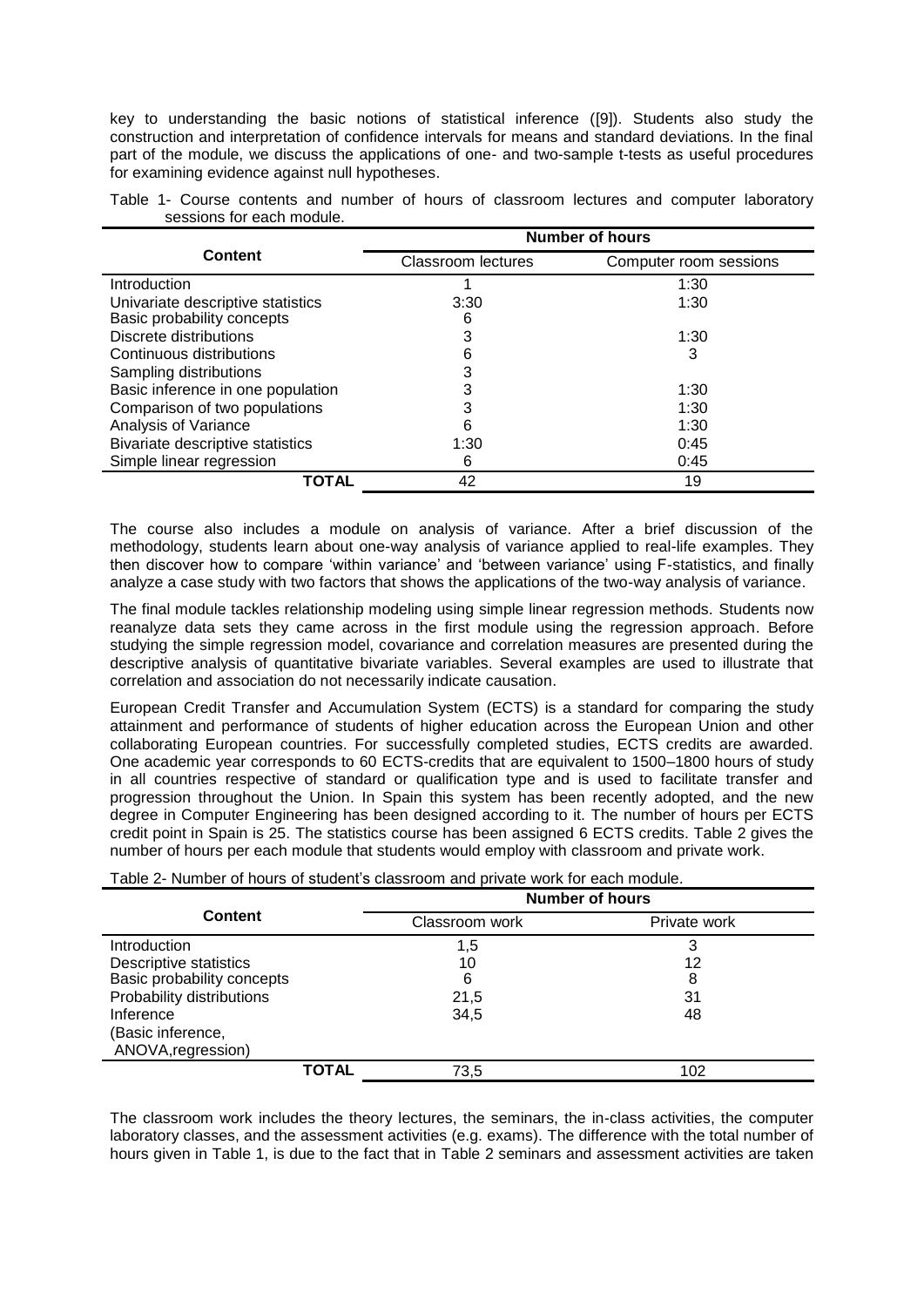into account. The private work refers to the task that students perform on their own or working in groups outside of the class.

Approximately 400 students take the statistics course every year. They are divided into 10 groups. In one groups classes are taught in English, in two other ones in valenciano, the local dialect of Valencia region. Theoretical lectures are attended by each entire group, while computer sessions are taken by smaller subgroups. Classes are taught by members of the Polytechnic University´s Department of Applied Statistics and Operations Research and Quality. Teachers´ backgrounds and research interests are mainly in statistics applied to engineering and quality control.

Teaching loads vary from three to six hours per week and per group. In addition, six regular office hours are kept weekly to attend to students' questions on statistical concepts, in-class activities, or assignments. Students may also ask their instructors questions electronically or post a message in the discussion forum on the course section which is on-line accessible through the platform PoliformaT. This platform has been adopted by the PUV as part of the Sakai project in cooperation with some American universities, and offers resources for teaching the different courses. The teaching material used for the class sessions – lectures, group activities, and computer laboratory tasks – is prepared by the course lecturers and available on PoliformaT, which eliminates the need for extensive copying.

Some of the in-class activities, in which students create data themselves or develop an understanding of randomness, have been built around activities proposed by [6]. For instance, at the beginning of the course, students are asked to answer an anonymous questionnaire containing questions about personal aspects such as age, gender, weight, height, their opinion regarding the most serious problems affecting the country in general, etc. The information compiled is then used to create data files, and students are encouraged to discuss whether or not they can be considered a representative sample for the questions posed. They are also asked, for example, to recognize the different types of data involved. This file is used in a number of practical assignments in the computer laboratory.

Basic knowledge is important, but not more important than creating in the student a positive attitude towards statistical methods. We must convince students of the great value of these methods as tools for data analysis and decision-making in real problems that will arise in their future professional work. The only way to succeed in this is through the formulation and solution of real, or at least realistic, problems of direct interest to students. This must be done using the scientific method and sharing the teacher's experience in real projects. To encourage the students' active participation, we have reduced the time spent in lecture classes and increased individual and team work and discussion. The role of the teacher has changed from that of "source of information" to "facilitator of learning" [7].

All class hours are divided into two types of sessions. The first session lasts three hours every week, and consists of explanation by the teacher and, individual study by the students and discussion of actual problems introduced by the teacher using the Statgraphics statistical package. Some in classactivities are included to work with the methods taught. The second session lasts one hour and thirty minutes, and takes place in a computer room. There are nine laboratory classes during the semester. In these laboratory classes the students work in teams of two or three during one hour and thirty minutes. They carry out practical tasks using Statgraphics to solve actual problems. This software is licensed for campus use through the university´s local network. It is used in the laboratory classrooms and in the computer rooms where students work outside of class time. The software has the features to be adequate for supporting learning and doing statistics in introductory courses [11]. Statgraphics<sup>®</sup> is an easy-to-use and learn menu-driven software with high-quality graphics; it implements the most common statistical methods taught during the course, and also incorporates simulation tools.

## **3 ASSESSMENT ACTIVITIES AND RESULTS**

The education research literature recommends the use of a variety of performance assessment methods [12]. Assessment of the teaching/learning process is crucial to identify the errors and difficulties which students display, and is needed to organize training programs and to prepare didactical situations to overcome students' cognitive obstacles [9]. In addition to exams, alternative assessment methods help to monitor the learning/teaching process during the course. This provides students and teachers with feedback on problematic concepts and applications, and helps to identify changes required to improve instruction. On the other hand, the ECTS credits system implies a greater emphasis on continuous assessment activities, giving much less importance to the traditional exams.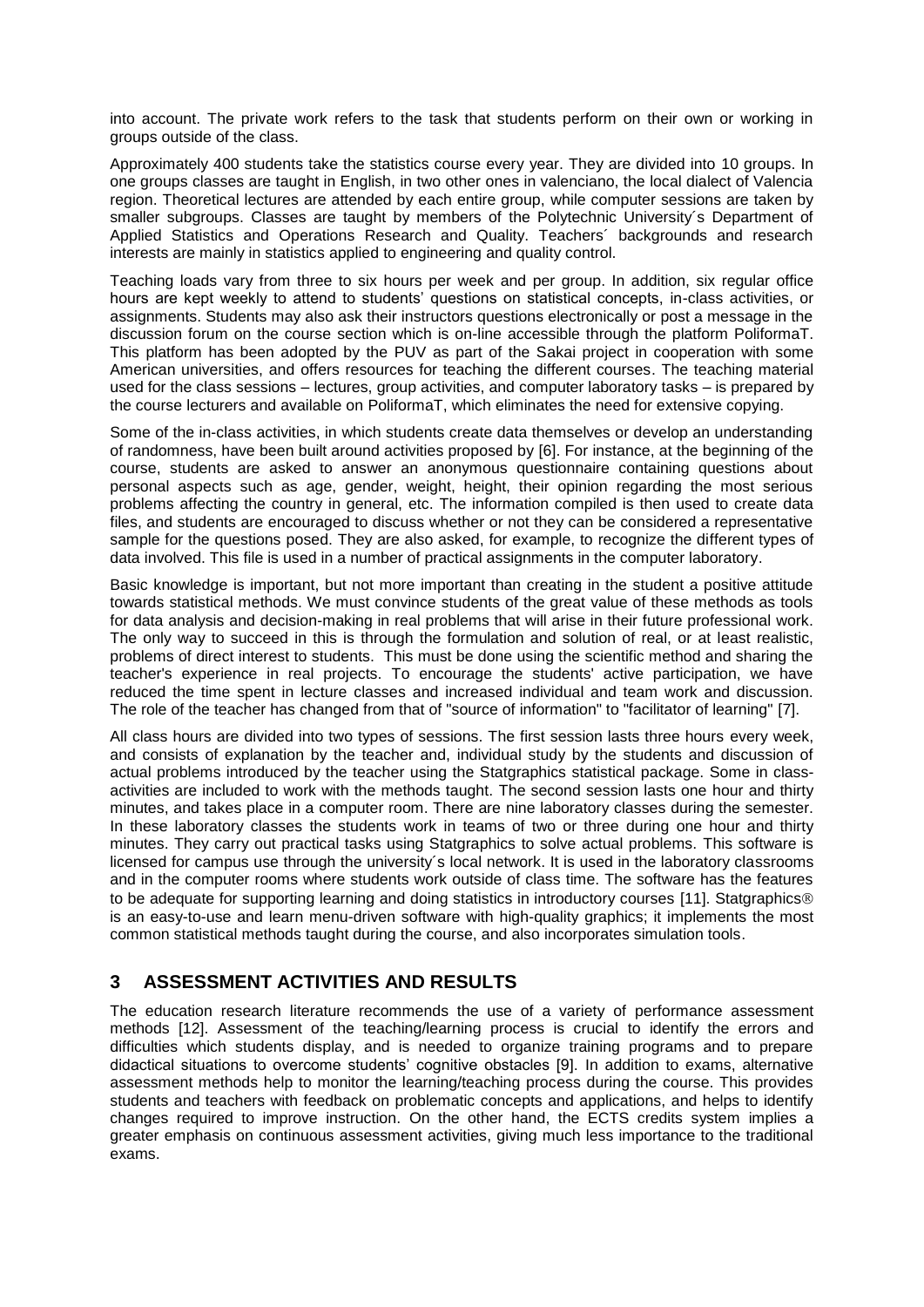Table 3 shows the assessment activities used in the statistics course of PUV degree in Computer Engineering. Students' performance is assessed on the basis of marks obtained in in-class activities, student's behaviour during the classes, computer laboratory tasks, and exams.

| <b>Table of Assessment activities weight in the miar many.</b> |                          |
|----------------------------------------------------------------|--------------------------|
| <b>Activity</b>                                                | Weight in the final mark |
| Observation                                                    | 10%                      |
| Mid-term exam                                                  | 27.5%                    |
| Final-term exam                                                | 27.5%                    |
| Computer laboratory evaluations                                | 35%                      |

Table 3- Assessment activities weight in the final mark.

Observation refers to results in in-class activities and student's behaviour; it accounts for 10% of the final mark. In-class activities provide a continuous assessment during the semester. They consist in exercises that students have to do individually, using the course materials, in the classroom. There are four assessments of this type. Observation of students behaviour during the classes (e.g. if they participate or not, if they answer question done by the teacher to the whole group), is taking into account to rate students' performance.

There is a two-hour midterm exam with questions on descriptive analysis and probability distributions. This exam is for students that follow the course with a learning contract. This mid-term exam may account for 27,5% of the final mark. At the end of the term, there is another three-hour exam that covers the inference module of the course. In both exams, emphasis is placed on statistical analysis and interpretation skills. Some of the questions require students to interpret output from the statistical software used in the laboratory classes. The final-term exam accounts for 27,5% of the final mark. In the time period between semesters, there is an exam to recuperate any of the two other exams that students may have failed.

The computer laboratory sessions provide an ongoing assessment of what they have learned regarding the main concepts studied in the lectures. The ten laboratory tasks that teams answer at the end of these sessions account for 35% of the final mark. The computer laboratory sessions also provide an ongoing evaluation of the students' performance in groups. An on-line evaluation must be completed by each team at the end of the laboratory session, using the PoliformaT platform. The evaluations consist in multiple choice tests. During the computer laboratory classes, the lecturers walk around the room, observing the groups and listening to them as they discuss results. This is an informal assessment of understanding and helps to detect problems such as negative group dynamics or unequal participation.

Fig.1 gives the scatterplot matrix of the marks in these four activities, of students of one of the groups, during the academic year 2012-2103. Table 4 contains the significative linear correlations between the marks.

| observation                                                                                                                                                                                                                                      | ც<br>₿,<br>₽<br>□<br>▫<br>п<br>$\Box$<br>$\Box$<br>$\Box$<br>Ω<br>₠<br>o<br>$\Box$                                      | œ<br>웗<br>α<br>о<br>Я<br>α<br>o<br>ά<br>Oπ<br>$\Box$<br>⊡⊓<br>α<br>ο<br>⊞⊢⊡<br>O                                                       | ъ<br>Ω<br>m<br>Ċ<br>α<br>即<br>É<br>$\Box$<br>O<br>口目<br>o<br>$\Box$                                                                             |
|--------------------------------------------------------------------------------------------------------------------------------------------------------------------------------------------------------------------------------------------------|-------------------------------------------------------------------------------------------------------------------------|----------------------------------------------------------------------------------------------------------------------------------------|-------------------------------------------------------------------------------------------------------------------------------------------------|
| $\Box$ $\Box$<br>$\Box$<br>⊕oo<br>⊞ূ∯<br>afte<br>F<br>ge<br>Pe<br>$\Box$<br>$\mathbf{e}^{\mathbf{B}}$<br>$\mathbf{e}^{\mathbf{0}^{\mathbf{t}}}$<br>岊<br>o<br>ъ<br>$\Box$<br>$\Box$<br>Ω<br>$\frac{\Omega}{\Omega}$<br>$\Box$<br>$\Box$<br>$\Box$ | comp.lab.eval.                                                                                                          | O<br>α<br>$\Box$<br>體。<br>ச<br>⊕<br>品<br>$\Box$<br>- 무.<br>$\mathbf{e}_{\mathbf{p}}$<br>$\Box$<br>α<br>$\Box$<br>о<br>$\Box$<br>$\Box$ | œ<br>$\mathbf{u}_\mathrm{D}$<br>о<br>திு<br>回<br>08oo<br>$\Box$<br>田田田<br>α<br>$\blacksquare$<br>□<br>o                                         |
| $\Box$<br>$\frac{0}{10}$<br>몹<br>$\frac{0}{9}$<br>п<br>Ò<br>$\overline{\phantom{a}}^{\phantom{\dagger}}_{\phantom{\dagger}}$<br>$\Box$<br>о<br>몖<br>品<br>□                                                                                       | ο<br>밈<br>$\Box$<br>ďď<br>$\Box$<br>$\Box$<br>о<br>$\Box$<br>ക്<br>oΩ<br>$\Box$<br>$\Box$<br>$\Box$                     | id-term exam                                                                                                                           | о<br>$\Box$<br>유많<br>$\Box$<br>о<br>$\Box$ $\Box$ $\Box$<br>$\Box$<br>$\Box$<br>$\Box$<br>Œ<br>$\mathbf{g}$<br>밈<br>ሞ<br>$\frac{d^2}{d^2}$<br>Į |
| $\overline{\mathsf{p}}_{\mathsf{G}}$<br>$\Box$<br>F<br>$\Box$<br>$\Box$<br>□<br>흽<br>$\Box$<br>$\Box$<br>円<br>o<br>$n^{\square}$<br>Ω<br>$\Box$<br>⋴₽⋴<br>喦<br>п⊞п<br>$\Box$                                                                     | 母<br>c<br>□<br>ŏп<br>$\mathbb{P}_{\!\scriptscriptstyle\mathrm{D}}$<br>$\Box$<br>٩,<br>$\Box$<br>$n_{\rm H}$<br>000<br>п | $\Box$<br>о<br>$\Box$<br>멻<br>画<br>சி™<br>Ω<br>$\overline{f}_{B}$<br>日<br>ロ<br>$\mathbf{m}$<br>$\Box$<br>XЯ<br>甬<br>$\Box$             | al-term exam                                                                                                                                    |

Figure 1- Scatterplot matrix of the marks obtained in the statistics course (year 2012-2103)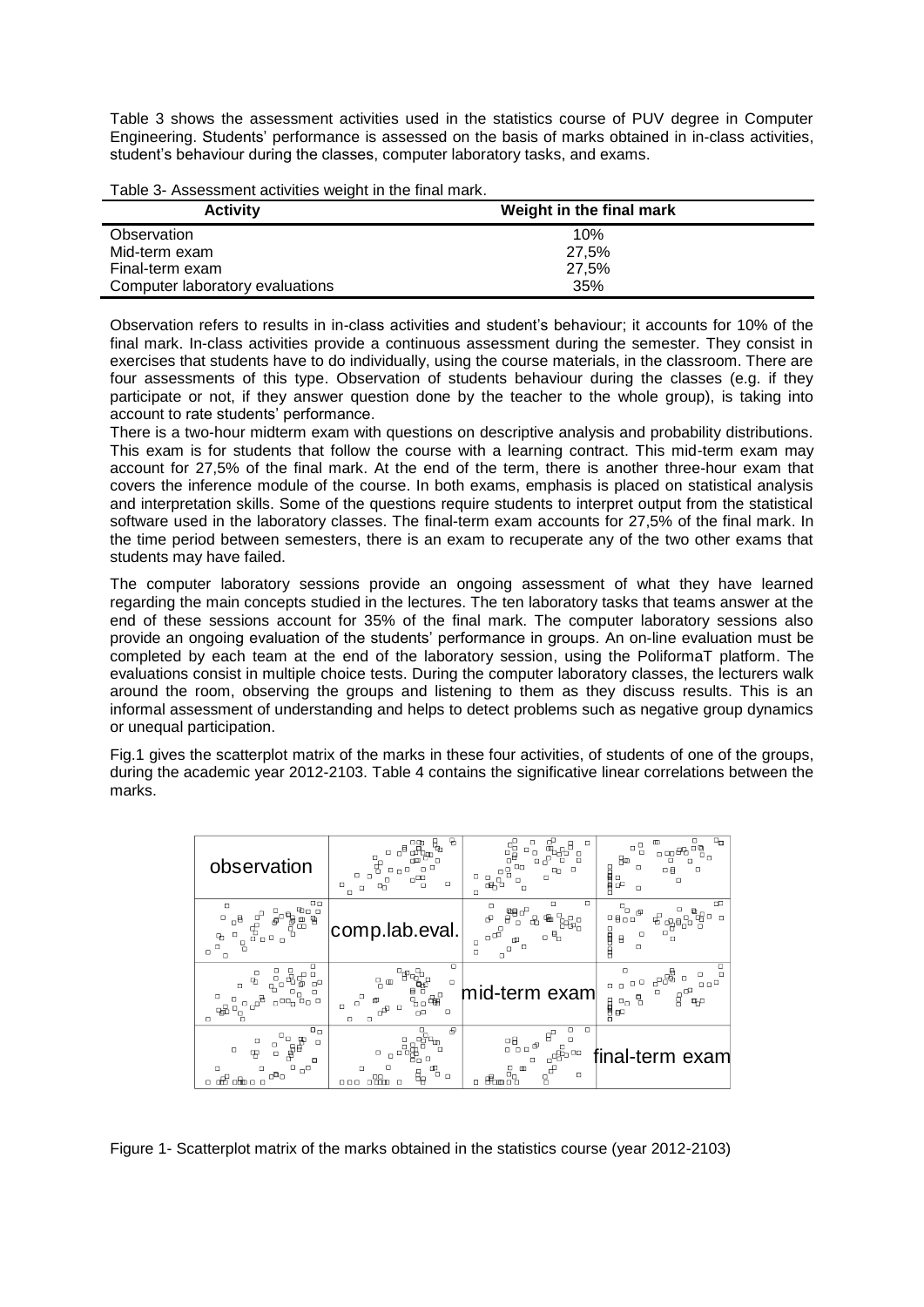Table 4- Correlations between the marks of the assessment activities in the year 2012-2013.

|                 | Observation | Comp.lab.eval. | Mid-term exam | Final-term exam |
|-----------------|-------------|----------------|---------------|-----------------|
| Observation     |             |                |               |                 |
| Comp.lab.eval.  | 0.57        |                |               |                 |
| Mid-term exam   | 0.59        | NS             |               |                 |
| Final-term exam | 0.67        | 0.56           | 0.57          |                 |

The correlation between the computer laboratory evaluations and the mid-term exam marks is not significative. The other ones indicate an intermediate relationship between the results. There were eight on-line evaluations during the semester in the year 2012-2013. Fig.2 plots the confidence intervals of the mean marks obtained (over 10) in those evaluations, in the same group of Table 4 and Fig. 1.



Means and 95,0 Percent Confidence Intervals (pooled s)

Figure 2- Confidence intervals for the mean marks of the computer class evaluations.

The mean mark of evaluation 6 was lower. The contents of that evaluation were related to inference methods to compare two normal populations. The identification of the difficulties that students' had with the application of these methods, will be useful to redesign the teaching methodology on the subject.

This teaching methodology has increased class attendance to 90%. Academic results have also improved, in spite of the difficulty and complexity of the evaluations questions. More than 90% of the students attend the exams, and the pass rate is around 70%. Figure 3 represents the final results statistics of the three academic years in which the new degree has been taught.

The most positive result of the experience, however, is the student attitude towards the subject. At the end of the semester, students complete a survey designed by the Institute of Educational Sciences at the Polytechnic University of Valencia. The Institute analyzes the survey and sends its findings to the lecturers every year. The questions cover aspects such as class atmosphere, teaching materials, assessment methods, and lecturer performance. The statistics course of the Computer Engineering degree scores well in these opinion surveys. Students consider that the course arouses interest and that the concepts and methods learned will be very useful for their future careers. Lecturers also receive informal comments from students about how much they have enjoyed the course or how much they have learned from the activities. These results and comments serve to increase the lecturers' own levels of motivation and satisfaction.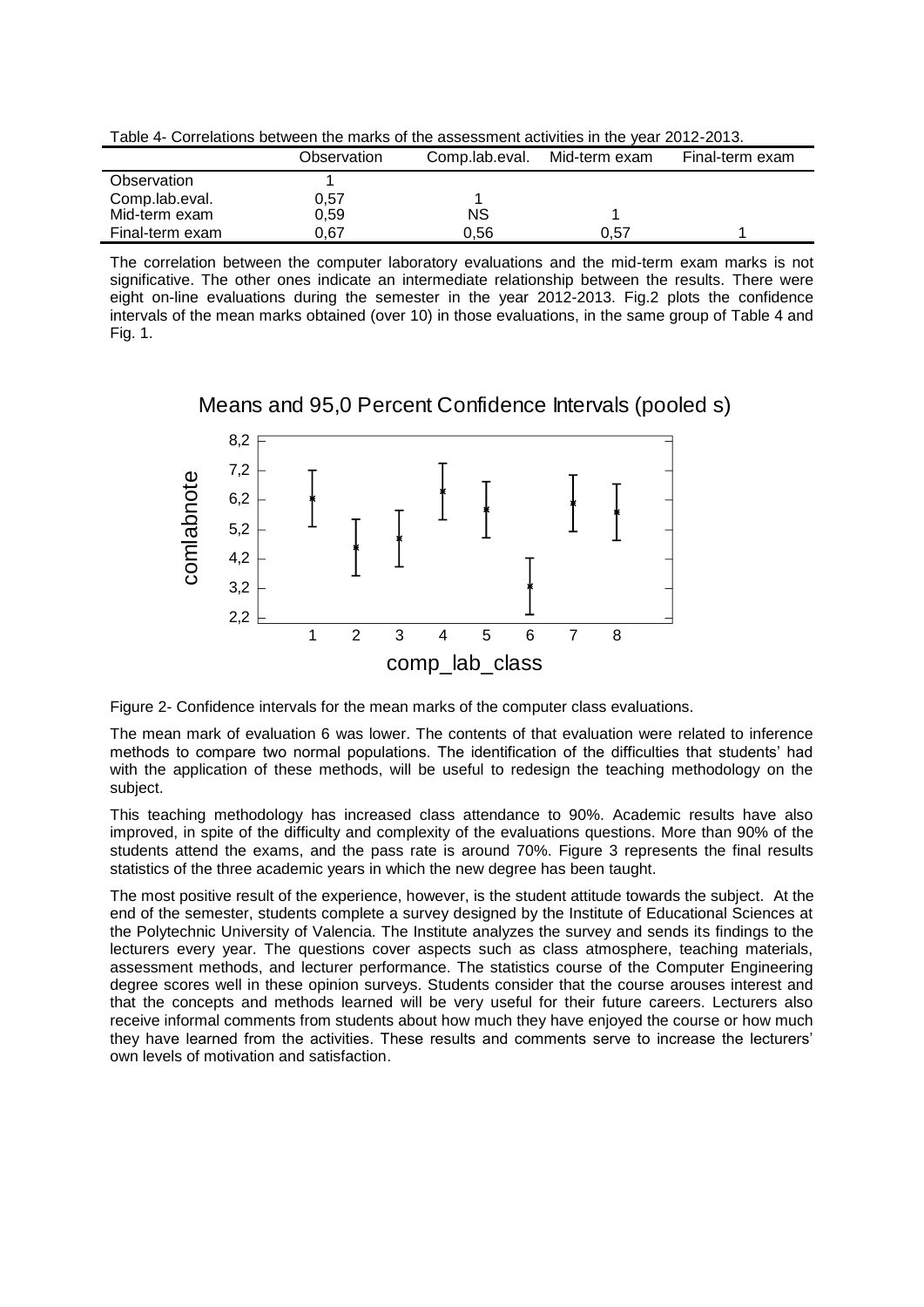

Figure 3- Statistics of the final academic results of the course.

## **4 CONCLUDING REMARKS**

This paper has presented the statistics course that is currently taught in the Computer Engineering degree at the PUV. The course follows the guideline established in the process to create an integrated higher education area in Europe. More emphasis is placed on the students work outside the classroom, and in continuous assessment methods. Connections with other degree subjects are established in accordance with the transversal approach needed to express educational objectives in terms of 'competences' and 'learning outcomes'. The application of statistical principles and methods is necessary for effective practice in resolving the different problems that arise in the many branches of Computer Science activity. Statistical education for computer engineers tries to give them a solid foundation in statistics. An emphasis is placed on mastering a wide use of statistical methods in order to allow the students to apply these techniques in many fields of computer science.

Students that follow the course are highly motivated and play an active part in classes. Their marks and pass rate are higher than those of past system students. Students react well to this educational approach. In addition, the other courses on the degree program that involve active learning and the use of continuous assessment, so they readily accept the teaching methodology employed. The activities and laboratory classes are updated annually on the basis of the previous year's experience and students' recommendations for improvements. The pass rate is around 70%. The most positive result of the experience, however, is the student positive attitude towards the subject. At the end of the year the students complete a survey on every subject. Statistics obtains very good results in these opinion surveys and is considered one of the most useful subjects because of the interest it arouses and its usefulness in the computer engineers' future careers.

## **REFERENCES**

- [1] Berlin Summit on Higher Education (2003). [http://www.bologna-berlin2003.de](http://www.bologna-berlin2003.de/)
- [2] Jain, R. (1991). The Art of Computer Systems Performance Analysis, New York, John Wiley & Sons.
- [3] Ryan, P.T. (2007). Modern Engineering Statistics, Hoboken, NJ, Wiley.
- [4] ABET (2012). About ABET. Available on-line http://www.abet.org/about-abet/.
- [5] Al-yahya, S.A. & Abdel-halim, M.A. (2013). A Successful Experience of ABET Accreditation of an Electric Engineering Program. IEEE Transactions on Education, 56(2), pp.165-173.
- [6] Scheaffer, R.L., Gnanadesikan, M., Watkins, A. & Witmer, J. (1996). Activity-Based Statistics. New York: Springer-Verlag.
- [7] Moore, D.S. (1997). New Pedagogy and New Content: The case of Statistics. International Statistical Review, 65(2), pp. 123-137.